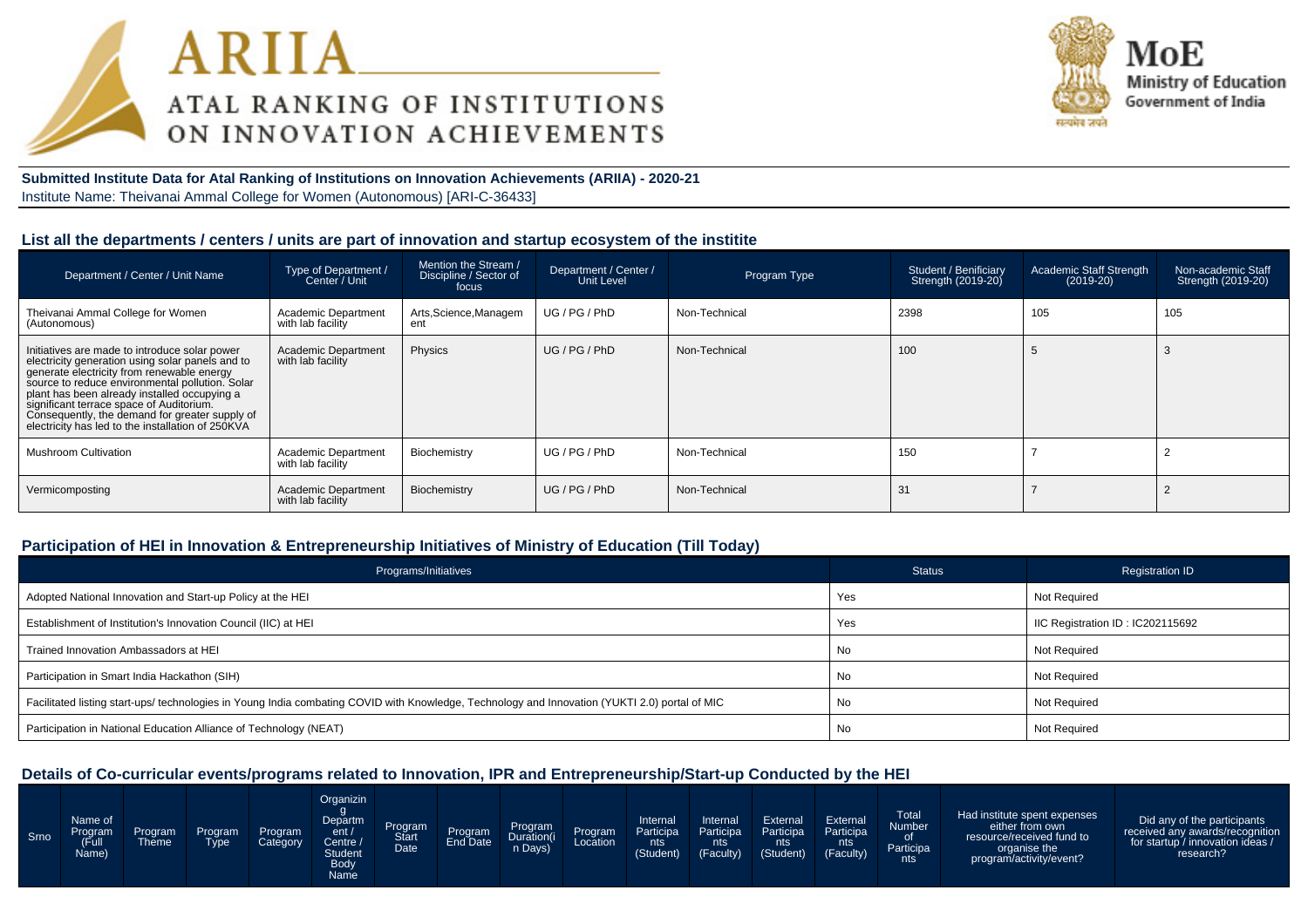#### **Details of Co-curricular events/programs related to Innovation, IPR and Entrepreneurship/Start-up Conducted by the HEI**

|                | <b>IPR</b><br>workshop                           | IPR.<br>Entrepre<br>neurship/<br>Startup <sup>'</sup> | Skill<br>developm<br>ent | Institute<br>Lead<br>Activity | <b>TACW</b><br>DST-<br>FIST<br>INSTRU<br><b>MENTAT</b><br><b>ION</b><br><b>CENTRE</b> | 24-01-20<br>20<br>00:00:00 | 24-01-20<br>20<br>00:00:00 | Within<br>Campus | 50       | 18 | 100          | 10             | 178 | <b>Total Expense</b><br>51900<br>Amount<br>Incurred by<br>Institute to<br>Organise the<br>Program (In<br>Rupees) | No |
|----------------|--------------------------------------------------|-------------------------------------------------------|--------------------------|-------------------------------|---------------------------------------------------------------------------------------|----------------------------|----------------------------|------------------|----------|----|--------------|----------------|-----|------------------------------------------------------------------------------------------------------------------|----|
| $\overline{2}$ | Writing<br>Project<br>Proposal                   | <b>IPR</b>                                            | Training                 | Institute<br>Lead<br>Activity | Research<br>and<br>developm<br>ent                                                    | 21-08-20<br>19<br>00:00:00 | 21-08-20<br>19<br>00:00:00 | Within<br>Campus | 114      | 12 | $\mathbf{0}$ | $\Omega$       | 126 | No                                                                                                               | No |
| 3              | Plagiaris<br>m in<br>Research                    | <b>IPR</b>                                            | Training                 | Institute<br>Lead<br>Activity | Research<br>and<br>developm<br>ent                                                    | 05-12-20<br>19<br>00:00:00 | 05-12-20<br>19<br>00:00:00 | Within<br>Campus | 150      | 10 | $\Omega$     | $\Omega$       | 160 | No                                                                                                               | No |
| 4              | Worksho<br>p on<br>Scientific<br>Instrume<br>nts | Entrepre<br>neurship/<br>Startup                      | Worksho<br>D             | Institute<br>Lead<br>Activity | Research<br>and<br>Develop<br>ment cell                                               | 14-02-20<br>20<br>00:00:00 | 14-02-20<br>20<br>00:00:00 | Within<br>Campus | $\Omega$ | 4  | 53           | $\overline{2}$ | 59  | 10600<br><b>Total Expense</b><br>Amount<br>Incurred by<br>Institute to<br>Organise the<br>Program (In<br>Rupees) | No |

Details of Students, Faculties/Staff Participation/Representation in Co-curricular events/programs related to Innovation, IPR and Entrepreneurship/Start-up at the State,<br>National and (or) International Level (Organized by

| Srno | Name of<br>Program<br>Full)<br>Name)                                                                | Program<br>Theme | Program<br>Type | Organizin<br>g Agency<br>Institute /<br>Name                                | Organizin<br>g Agency<br>Type | Program<br>Start<br>Date   | Program<br>End Date        | Program<br>Duration(i<br>n Days) | Participa<br>nts<br>(Students | Participa<br>nts<br>(Faculty) | Total<br>Number<br>_of<br>Participa<br>nts | Awards/R<br>ecognitio<br>ns/Achiev<br>ements | Award /<br>Position /<br>Recogniti<br>on<br>Secured | Title of<br>Innovatio<br>n / Start-<br>up<br>Secured<br>the<br>Award /<br>Recogniti<br>on | Had institute spent expenses<br>either from own resource/<br>received fund towards sending<br>delegation to participate /<br>represent the activity / event? | Did any of the participants<br>received any awards/recognition<br>for startup / innovation ideas /<br>research |
|------|-----------------------------------------------------------------------------------------------------|------------------|-----------------|-----------------------------------------------------------------------------|-------------------------------|----------------------------|----------------------------|----------------------------------|-------------------------------|-------------------------------|--------------------------------------------|----------------------------------------------|-----------------------------------------------------|-------------------------------------------------------------------------------------------|--------------------------------------------------------------------------------------------------------------------------------------------------------------|----------------------------------------------------------------------------------------------------------------|
|      | One day<br>workshop<br>on e-<br>Resource<br>s.<br>Research<br>Publicatio<br>n and<br>Plagiaris<br>m | <b>IPR</b>       | Training        | Krishnas<br>wamy<br>College<br>Engineeri<br>ng and<br>technolog<br>Cuddalor | Educatio<br>nal<br>Institute  | 21-09-20<br>19<br>00:00:00 | 21-09-20<br>19<br>00:00:00 |                                  | -                             |                               | 8                                          | No                                           | $- - -$                                             | $\cdots$                                                                                  | No                                                                                                                                                           | <b>No</b>                                                                                                      |
|      | Article<br>writing<br>Thesis<br>Writing                                                             | <b>IPR</b>       | Training        | Research<br>and<br>developm<br>ent                                          | Educatio<br>nal<br>Institute  | 13-09-20<br>19<br>00:00:00 | 13-09-20<br>19<br>00:00:00 |                                  | 150                           | 10 <sup>1</sup>               | 160                                        | <b>No</b>                                    | $---$                                               | $---$                                                                                     | <b>No</b>                                                                                                                                                    | <b>No</b>                                                                                                      |

# **List the Academic Programs on Innovation, IPR and Entrepreneurship Development Offered During the Academic Period (2019-20)**

| <b>Srno</b> | <b>Title of Course/Subject</b><br>Offered | Program Theme | <b>Type of Course</b> | Course Offering<br>Department/Centr<br>Le/Unit Name | Level of<br>Course | Program<br><b>Start Date</b> | Program End<br>Date <sup>1</sup> | Program<br>Duration(in Days) | Mode of Delivery | <b>Total Numbers of</b><br>Participants | <b>Total Numbers of</b><br>Contact Hours of Course<br>(Minimum 30 Contact<br>hours) |
|-------------|-------------------------------------------|---------------|-----------------------|-----------------------------------------------------|--------------------|------------------------------|----------------------------------|------------------------------|------------------|-----------------------------------------|-------------------------------------------------------------------------------------|
|             | Diploma course-Banking<br>and finance     | Innovation    | Short term<br>Course  | Diploma                                             | Commerce           | 07-10-2019                   | 02-02-2020                       | 119                          | Offline          | 21                                      | 80                                                                                  |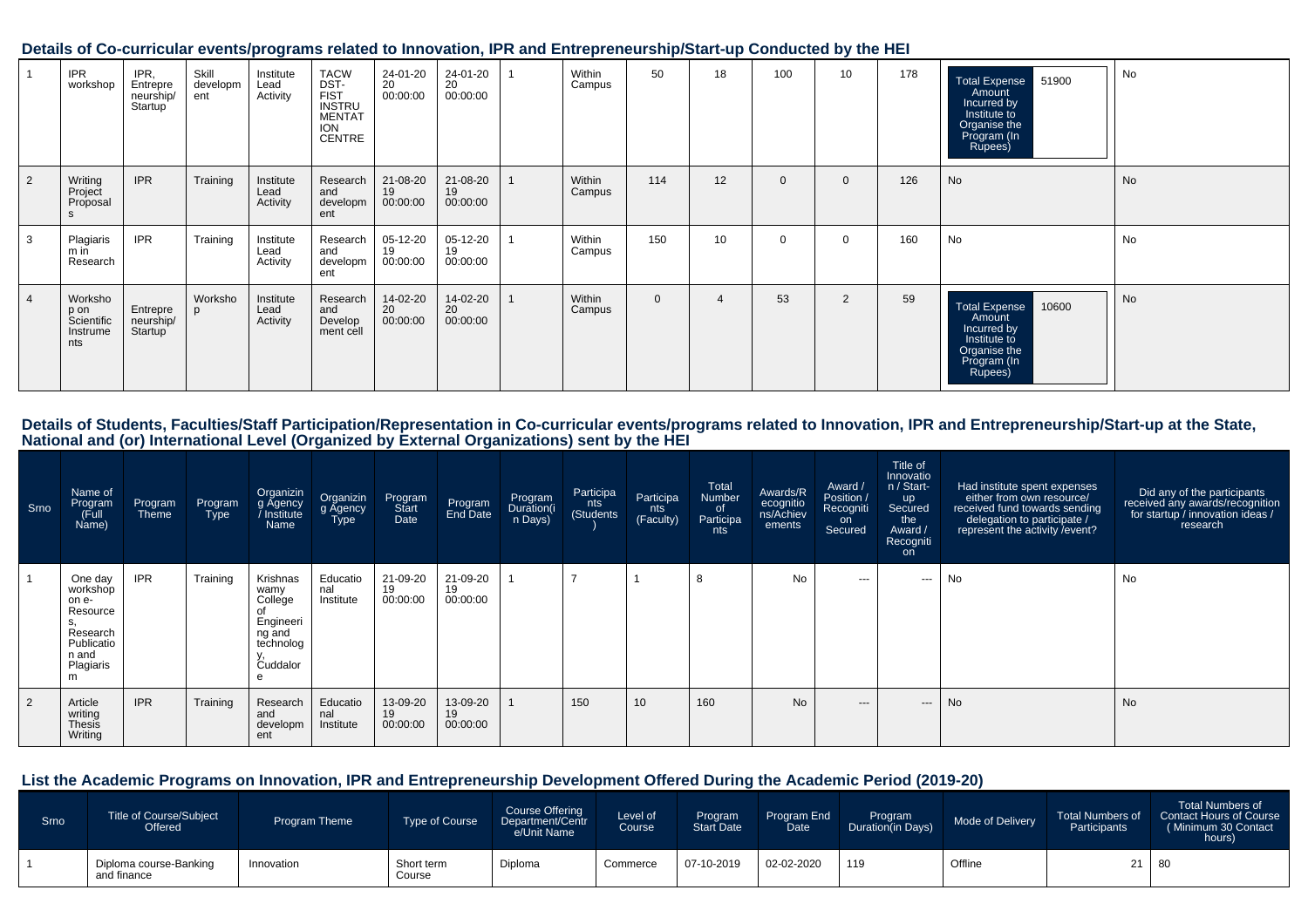| $\overline{2}$  | Diploma-Mobile Phone<br>Services                             | Innovation               | Short term<br>Course | Diploma                                 | Society for<br>Rural and<br>Urban<br>Educational<br>development<br>Org-Physics<br>department    | 02-12-2019 | 03-03-2020 | 93 | Offline | 71 | 80 |
|-----------------|--------------------------------------------------------------|--------------------------|----------------------|-----------------------------------------|-------------------------------------------------------------------------------------------------|------------|------------|----|---------|----|----|
| 3               | Diploma-Water Quality<br>Industrial Analytical<br>Techniques | Entrepreneurship/Startup | Short term<br>Course | Diploma                                 | Aquai-tech<br>Private<br>Limited<br>Chinnasalem<br>-chemistry<br>department                     | 03-12-2019 | 04-03-2020 | 93 | Offline | 50 | 80 |
| $\overline{4}$  | Diploma - DMLT                                               | Entrepreneurship/Startup | Short term<br>Course | Diploma                                 | Biochemistry<br>-Indian<br><b>Health Care</b><br><b>BPO</b>                                     | 04-12-2019 | 04-03-2020 | 92 | Offline | 41 | 80 |
| $5\phantom{.0}$ | <b>MATLAB</b>                                                | Entrepreneurship/Startup | Short term<br>Course | Diploma                                 | Mathematics<br>-Spectrum<br>Solutions                                                           | 04-12-2019 | 04-03-2020 | 92 | Offline | 95 | 80 |
| $6\phantom{1}$  | <b>Beauty Culture</b>                                        | Entrepreneurship/Startup | Short term<br>Course | Diploma                                 | General<br>course-                                                                              | 04-12-2019 | 04-03-2020 | 92 | Offline | 20 | 80 |
| $\overline{7}$  | YOGA                                                         | Entrepreneurship/Startup | Short term<br>Course | Diploma                                 | General                                                                                         | 04-12-2019 | 04-03-2020 | 92 | Offline | 25 | 80 |
| 8               | Employment and Interview<br><b>Skills</b>                    | Entrepreneurship/Startup | Short term<br>Course | Diploma                                 | General<br>course                                                                               | 04-12-2019 | 04-03-2020 | 92 | Offline | 21 | 80 |
| 9               | Drinking water Analysis                                      | Entrepreneurship/Startup | Short term<br>Course | Short Term<br><b>Certificate Course</b> | Aquaitech<br>Private<br>Limited -<br>chemistry                                                  | 04-12-2019 | 04-03-2020 | 92 | Offline | 62 | 60 |
| 10              | Compeering                                                   | Entrepreneurship/Startup | Short term<br>Course | Short Term<br><b>Certificate Course</b> | <b>Tamil Prasad</b><br>Studio<br>School of<br>Media                                             | 04-12-2019 | 04-03-2020 | 92 | Offline | 28 | 60 |
| 11              | <b>Business English Skills-</b><br>Batch-I                   | Entrepreneurship/Startup | Short term<br>Course | Short Term<br>Certificate Course        | English<br>department<br>Ecruitment<br>Solutions                                                | 04-12-2019 | 04-03-2020 | 92 | Offline | 83 | 60 |
| 12              | <b>Block Chain Analysis</b>                                  | Entrepreneurship/Startup | Short term<br>Course | Short Term<br><b>Certificate Course</b> | Computer<br>science<br>department<br>Gems B<br>School                                           | 04-12-2019 | 04-03-2020 | 92 | Offline | 42 | 60 |
| 13              | Laptop Service                                               | Entrepreneurship/Startup | Short term<br>Course | Short Term<br>Certificate Course        | Physics<br>department<br>Society for<br>Rural and<br>Urban<br>Educational<br>development<br>Org | 04-12-2019 | 04-03-2020 | 92 | Offline | 35 | 60 |
| 14              | Drinking water Analysis                                      | Entrepreneurship/Startup | Short term<br>Course | Short Term<br>Certificate Course        | Chemistry<br>department<br>Aquai-tech<br>Private<br>Limited                                     | 04-12-2019 | 04-03-2020 | 92 | Offline | 62 | 60 |
| 15              | <b>Medical Coding</b>                                        | Entrepreneurship/Startup | Short term<br>Course | Short Term<br>Certificate Course        | Biochemistry<br>Indian Health<br>Care BPO T<br>Nagar<br>Chennai                                 | 04-12-2019 | 04-03-2020 | 92 | Offline | 54 | 54 |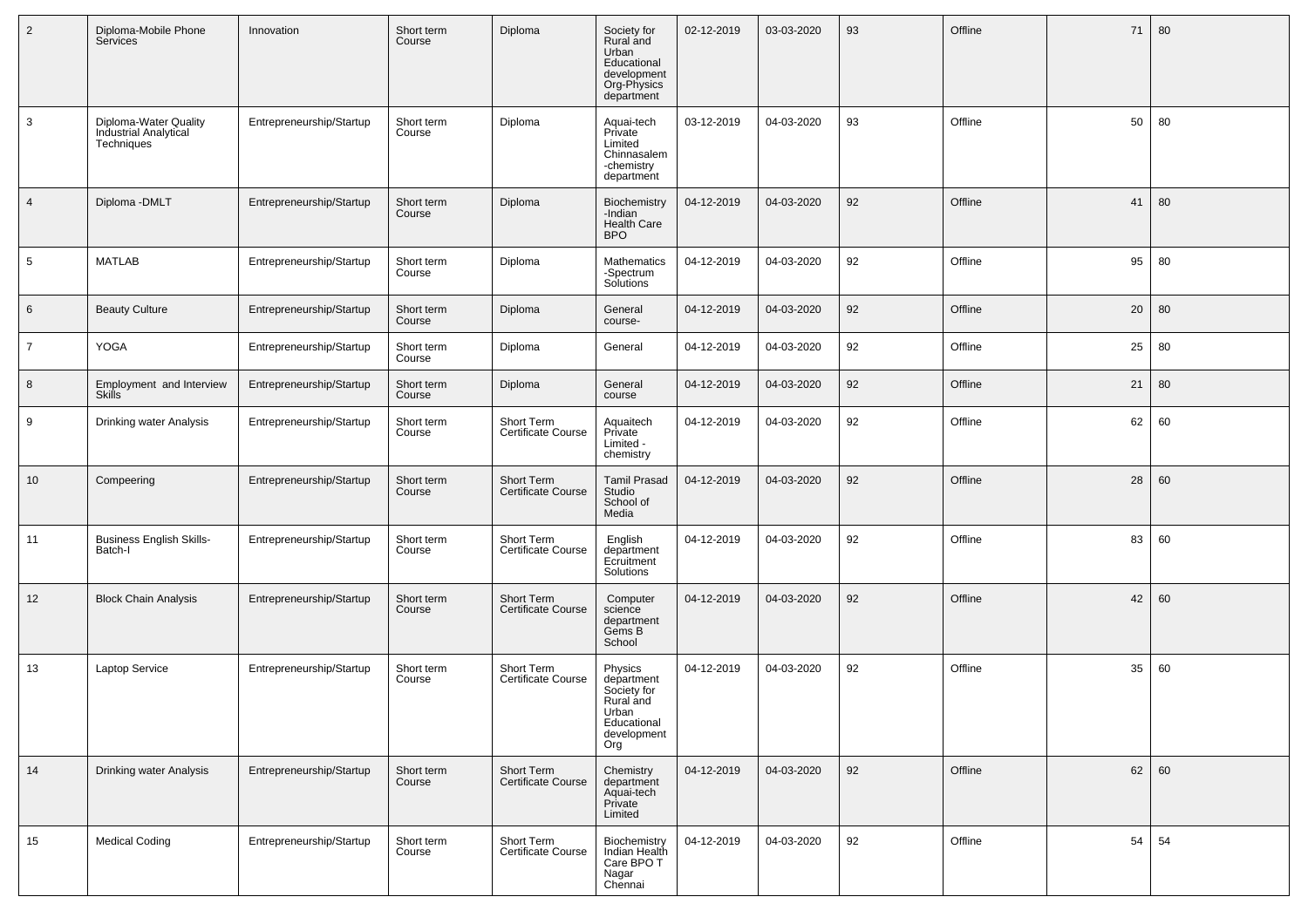| 16 | ScilLab                              | Entrepreneurship/Startup | Short term<br>Course                  | Short Term<br>Certificate Course        | Mathematics<br>Spectrum<br>Solutions<br>Pondicherry                                                                       | 04-12-2019 | 04-03-2020 | 92  | Offline | 32 | 60 |
|----|--------------------------------------|--------------------------|---------------------------------------|-----------------------------------------|---------------------------------------------------------------------------------------------------------------------------|------------|------------|-----|---------|----|----|
| 17 | Octave                               | Entrepreneurship/Startup | Short term<br>Course                  | Short Term<br>Certificate Course        | <b>Mathematics</b><br>Spectrum<br>Solutions<br>Pondicherry                                                                | 04-12-2019 | 04-03-2020 | 92  | Offline | 32 | 60 |
| 18 | <b>AWS Amazon Cloud</b><br>Computing | Entrepreneurship/Startup | Short term<br>Course                  | Short Term<br><b>Certificate Course</b> | Computer<br>Science<br>Micireds NET<br>Work<br>Technologies                                                               | 04-12-2019 | 04-03-2020 | 92  | Offline | 44 | 60 |
| 19 | <b>Beauty Culture</b>                | Entrepreneurship/Startup | Short term<br>Course                  | Short Term<br>Certificate Course        | General<br>course                                                                                                         | 04-12-2019 | 04-03-2020 | 92  | Offline | 35 | 60 |
| 20 | Yoga                                 | Entrepreneurship/Startup | Short term<br>Course                  | Short Term<br>Certificate Course        | General<br>course<br>Human<br>Health<br>Development<br>Trust                                                              | 04-12-2019 | 04-03-2020 | 92  | Offline | 29 | 60 |
| 21 | Karate                               | Entrepreneurship/Startup | Short term<br>Course                  | Short Term<br><b>Certificate Course</b> | General<br>course<br>MITSUYA-<br>KAI<br>HAYASHI-<br>HA SHITO<br><b>RYU</b><br>KARATE<br><b>DO INDIA</b><br><b>CHENNAI</b> | 04-12-2019 | 04-03-2020 | 92  | Offline | 15 | 60 |
| 22 | <b>Band Music</b>                    | Entrepreneurship/Startup | Short term<br>Course                  | Short Term<br><b>Certificate Course</b> | General<br>course<br>Sabthaswara<br>ngal Band<br>Music                                                                    | 04-12-2019 | 04-03-2020 | 92  | Offline | 17 | 60 |
| 23 | <b>ICWAI</b>                         | Entrepreneurship/Startup | Short term<br>Course                  | Diploma                                 | Commerce<br>ICWAI<br>Kolkata                                                                                              | 04-12-2019 | 04-03-2020 | 92  | Offline | 45 | 80 |
| 24 | Biotechnology                        | Entrepreneurship/Startup | Elective/Core<br>Credit Course        | <b>Bachelor</b>                         | Biochemistry                                                                                                              | 19-12-2019 | 12-03-2020 | 85  | Offline | 31 | 65 |
| 25 | Research Methodology                 | <b>IPR</b>               | Full time Program                     | Master                                  | Biochemistry                                                                                                              | 12-12-2019 | 23-03-2020 | 103 | Offline | 17 | 65 |
| 26 | Atomic Physics                       | Entrepreneurship/Startup | Elective/Core<br>Credit Course        | Bachelor                                | Physics                                                                                                                   | 16-06-2019 | 27-03-2020 | 286 | Offline | 77 | 52 |
| 27 | <b>Radiation PHYSICS</b>             | Entrepreneurship/Startup | Elective/Core<br><b>Credit Course</b> | Bachelor                                | Physics                                                                                                                   | 10-12-2019 | 27-03-2020 | 109 | Offline | 92 | 52 |

**LiList the Employment Generation Skill Development Programs Organized by the HEI on Innovation, IPR and Entrepreneurship Development During the Academic Period (2019-20)**

| Srno | Title of the Training Program | <b>Program Theme</b>     | <b>Type of Course</b>                                | <b>Course Offering</b><br>Department/Centre/<br>Unit Name | Program Start<br>Date | Program End<br>Date | Program<br>Duration(in<br>Days) | Mode of Delivery | <b>Total Numbers of</b><br>Participants | <b>Total Numbers of Contact</b><br>Hours of Course (Minimum<br>30 Contact hours) |
|------|-------------------------------|--------------------------|------------------------------------------------------|-----------------------------------------------------------|-----------------------|---------------------|---------------------------------|------------------|-----------------------------------------|----------------------------------------------------------------------------------|
|      | Mushroom cultivation          | Entrepreneurship/Startup | Employment<br><b>Generation Training</b><br>Programs | Biochemistry                                              | 11-11-2019            | 15-12-2019          | 35                              | Offline          |                                         | -45                                                                              |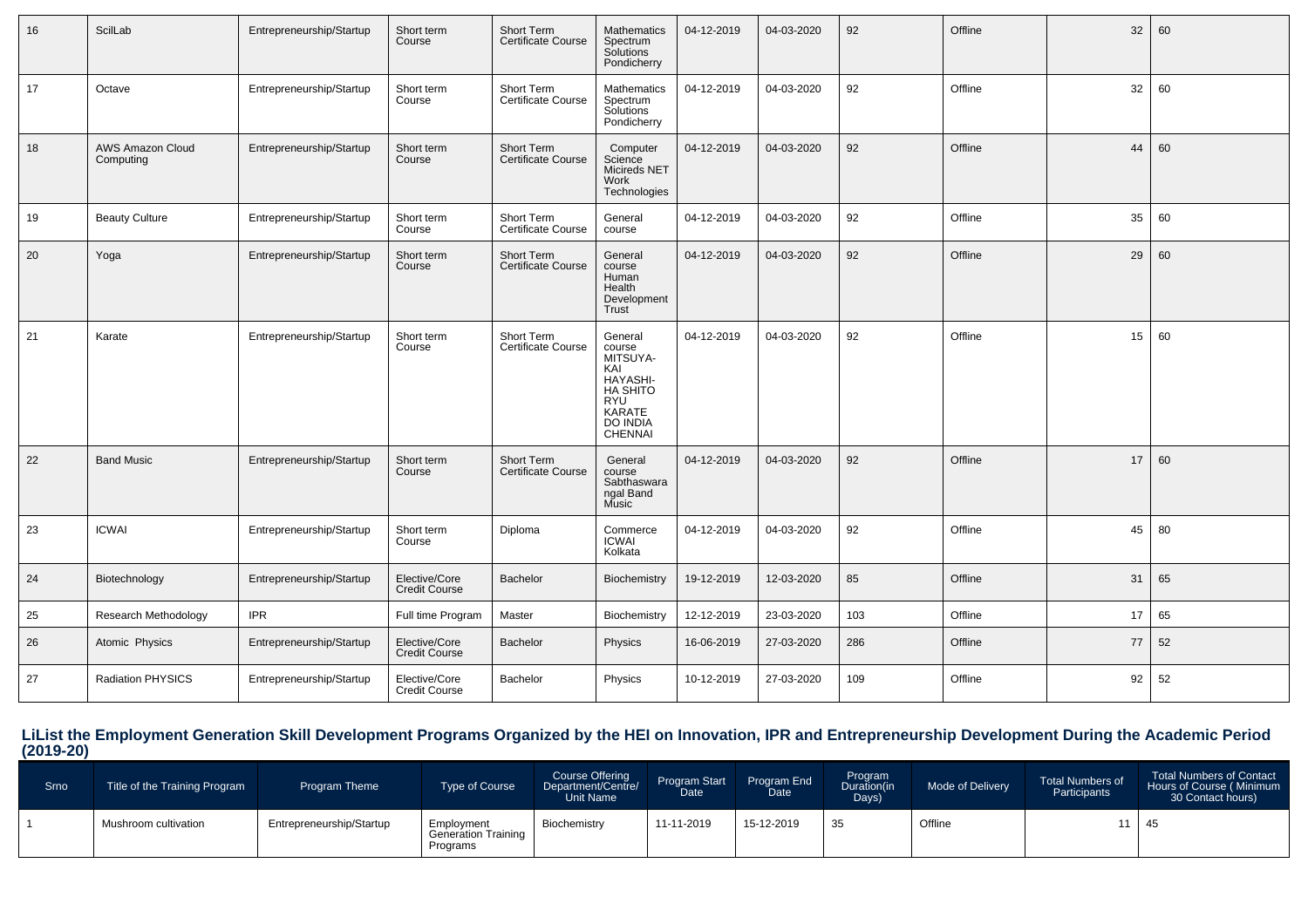**List the Full Time Faculties had with a Degree (UG/PG/PhD) in Innovation/IPR/Entrepreneurship and (or) Received Specialized Training program of I&E, IPR (MDP, EDP, FDP, Short-term Certificate Course, of minimum 30 hours Duration) conducted by various State, Central Govt. agencies, and Knowledge Agencies in the Academic Period(2019-20)**

| Srno | <b>Faculty Name</b>              |                          |                                         |                                                                     | Department/Centre/Unit Name |                                |                                       | Do you have a degree in I&E & IPR?                 |                          | Had the faculty received training on I&E &<br>IPR during AY 2019-20 |                  |
|------|----------------------------------|--------------------------|-----------------------------------------|---------------------------------------------------------------------|-----------------------------|--------------------------------|---------------------------------------|----------------------------------------------------|--------------------------|---------------------------------------------------------------------|------------------|
|      | Dr.J.KALAIMATHI                  |                          | <b>DST FIST LAB</b>                     |                                                                     |                             | Associate Professor            |                                       | Highest degree name<br>in I&E and IPR              | l PG                     | Yes                                                                 |                  |
|      |                                  |                          |                                         |                                                                     |                             |                                |                                       | PhD<br>Degree Type                                 |                          |                                                                     |                  |
|      |                                  |                          |                                         |                                                                     |                             |                                |                                       | Year of Highest<br>degree in I&E and<br><b>IPR</b> | 2016                     |                                                                     |                  |
|      | <b>Training Name</b>             |                          | Type of Course<br><b>Training Theme</b> |                                                                     |                             | <b>Training Agency</b><br>Name | <b>Training Agency</b><br><b>Type</b> | <b>Training Start Date</b>                         | <b>Training End Date</b> | <b>Training Duration</b><br>(in Days)                               | Mode of Delivery |
|      | <b>HANDS ON TRAINING</b>         | Entrepreneurship/Startup |                                         | <b>TACW</b><br>Employment<br><b>Generation Training</b><br>Programs |                             |                                | <b>Educational Institute</b>          | 01-01-2020<br>00:00:00                             | 31-03-2020<br>00:00:00   | 91                                                                  | Offline          |
|      | Dr.P.Kalaiyarasi<br>Biochemistry |                          |                                         |                                                                     |                             |                                | <b>Assistant Professor</b>            | No                                                 |                          | No                                                                  |                  |

**List Idea/Innovation Centric Student Clubs Are Functional at the HEI with Access to Co-working Space/Work-stations for Students with Facilities & Equipment Available topromote and Support Innovation, Entrepreneurship and IPR Activities in Campus**

**No Data Flled!**

**List the Pre-Incubation Facility (Tinkering Lab/Makers' Space/Design Centre/New Gen IEDC/IEDC/EDC/Innovation Centre/Startup Cell) (>= 600 Sq. Ft. Floor Area)No Data Flled!**

**List the Centre of Excellence (CoE) Facilities with Advance Tools and Equipment at the HEI (>= 1000 Sq. Ft. Floor Area)**

**No Data Flled!**

**List the Incubation Facilities at the HEI (>= 1500 Sq. Ft. Floor Area)**

**No Data Flled!**

**List the Innovation Park/Research Park Facilities at the HEI (>= 5000 Sq. Ft. Floor Area)**

**No Data Flled!**

**List the IPR Cell/Technology Transfer Centre Facilities at the HEI**

**No Data Flled!**

**Provide detail list of Faculties as Mentor to help Ideas/Innovations/Startups**

**No Data Flled!**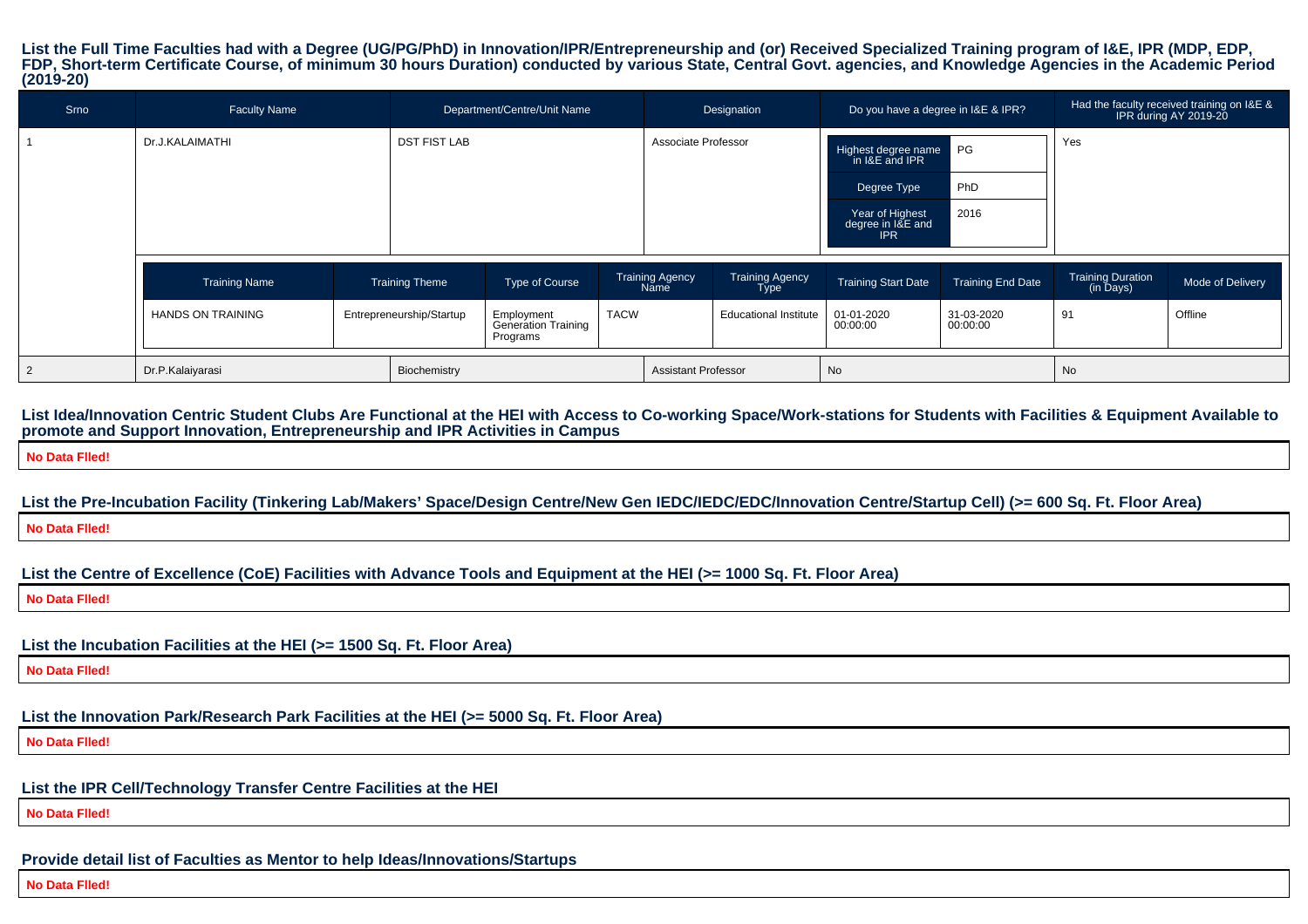## **Provide detail list of External Experts/Agencies engaged as Mentor to help Ideas/Innovations/Startups**

#### **No Data Flled!**

**List all the Innovations Generated Developed, Completed and Implemented in Ground with Support of Pre-incubation & Incubation facilities at the HEI and RecognitionsReceived**

**No Data Flled!**

**List all the Ventures/Startups/SME Units Established with Support of Pre-incubation & Incubation facilities at the HEI**

**No Data Flled!**

**List all the Collaborations with External Agencies and Co-Creation of I&E Activities by the HEI**

**No Data Flled!**

**List the IPs Filed/Published/Granted (Copyright & Designs Only) by the HEI as an Applicant / Co-applicant / Co-owner**

**No Data Flled!**

**List the IP (Patents only) Filed by the HEI as Applicant / Co-applicant / Co-owner**

**No Data Flled!**

**List the IPs hold by the Innovation teams/Startups Incubated at the Pre-incubation/incubation Unit of the HEI**

**No Data Flled!**

**List the IP Commercialized/Transferred Published & Granted to HEI as Co-applicant/Co-owner**

**No Data Flled!**